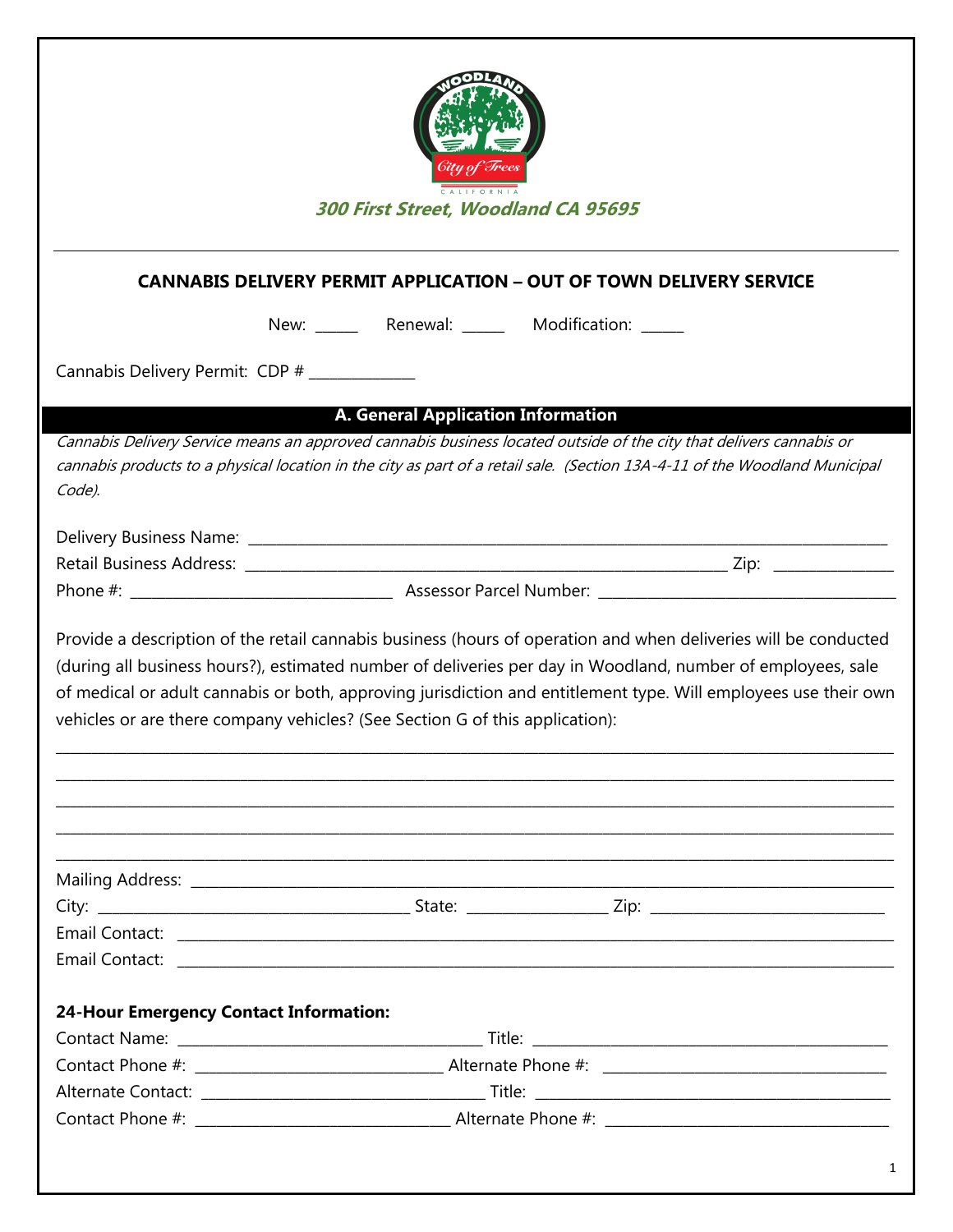| <b>B. Applicant Information</b>                                                                                                |  |  |                |
|--------------------------------------------------------------------------------------------------------------------------------|--|--|----------------|
|                                                                                                                                |  |  |                |
|                                                                                                                                |  |  |                |
| Title:<br><u> 2000 - Andreas Andreas Andreas Andreas Andreas Andreas Andreas Andreas Andreas Andreas Andreas Andreas Andre</u> |  |  |                |
|                                                                                                                                |  |  |                |
|                                                                                                                                |  |  |                |
|                                                                                                                                |  |  |                |
|                                                                                                                                |  |  |                |
| <b>C. Information on Owner(s)</b>                                                                                              |  |  |                |
| Provide the name, address, telephone number, title and function of each of the cannabis delivery service's owners and          |  |  |                |
| managers (Section 13A-4-11(c)(3)                                                                                               |  |  |                |
|                                                                                                                                |  |  |                |
| Title:                                                                                                                         |  |  |                |
| Mailing Address: _________________________________City/State/Zip___________________________________                            |  |  |                |
|                                                                                                                                |  |  |                |
|                                                                                                                                |  |  |                |
|                                                                                                                                |  |  |                |
|                                                                                                                                |  |  |                |
| Title:                                                                                                                         |  |  |                |
|                                                                                                                                |  |  |                |
|                                                                                                                                |  |  |                |
|                                                                                                                                |  |  |                |
|                                                                                                                                |  |  |                |
| Please attach additional sheets if necessary                                                                                   |  |  |                |
| <b>D. Information on Management</b>                                                                                            |  |  |                |
|                                                                                                                                |  |  |                |
|                                                                                                                                |  |  |                |
| Title:                                                                                                                         |  |  |                |
|                                                                                                                                |  |  |                |
|                                                                                                                                |  |  |                |
|                                                                                                                                |  |  |                |
|                                                                                                                                |  |  |                |
| Title:                                                                                                                         |  |  |                |
|                                                                                                                                |  |  |                |
|                                                                                                                                |  |  |                |
|                                                                                                                                |  |  |                |
|                                                                                                                                |  |  | $\overline{2}$ |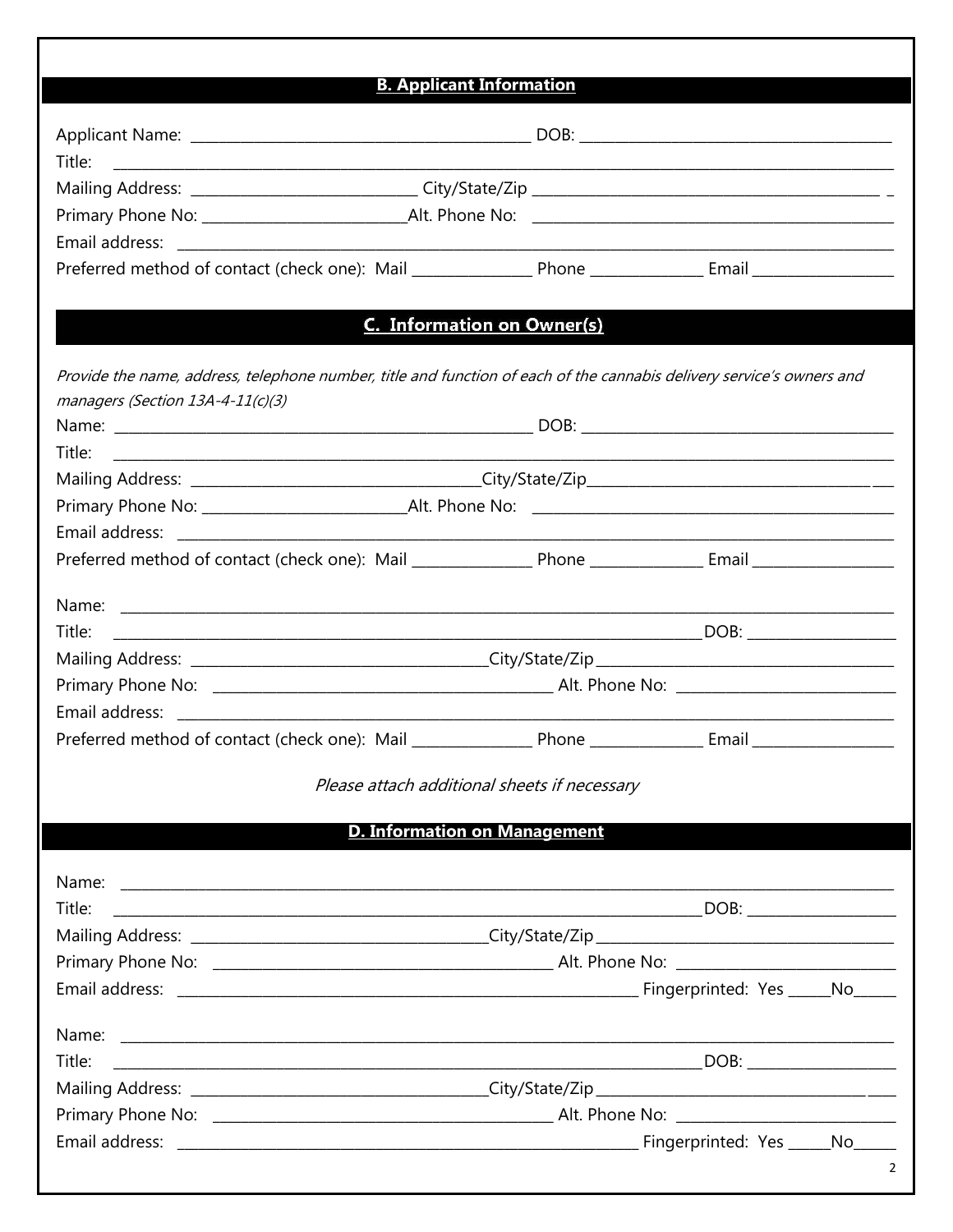## **E. Retail Business Approval Information**

 $\_$  , and the set of the set of the set of the set of the set of the set of the set of the set of the set of the set of the set of the set of the set of the set of the set of the set of the set of the set of the set of th \_\_\_\_\_\_\_\_\_\_\_\_\_\_\_\_\_\_\_\_\_\_\_\_\_\_\_\_\_\_\_\_\_\_\_\_\_\_\_\_\_\_\_\_\_\_\_\_\_\_\_\_\_\_\_\_\_\_\_\_\_\_\_\_\_\_\_\_\_\_\_\_\_\_\_\_\_\_\_\_\_\_\_\_\_\_\_\_\_\_\_\_\_\_\_\_\_\_\_\_\_\_\_\_\_\_\_\_\_\_\_\_\_\_\_\_\_\_

 $\_$  , and the set of the set of the set of the set of the set of the set of the set of the set of the set of the set of the set of the set of the set of the set of the set of the set of the set of the set of the set of th  $\_$  , and the set of the set of the set of the set of the set of the set of the set of the set of the set of the set of the set of the set of the set of the set of the set of the set of the set of the set of the set of th  $\_$  , and the set of the set of the set of the set of the set of the set of the set of the set of the set of the set of the set of the set of the set of the set of the set of the set of the set of the set of the set of th

 $\_$  , and the set of the set of the set of the set of the set of the set of the set of the set of the set of the set of the set of the set of the set of the set of the set of the set of the set of the set of the set of th

\_\_\_\_\_\_\_\_\_\_\_\_\_\_\_\_\_\_\_\_\_\_\_\_\_\_\_\_\_\_\_\_\_\_\_\_\_\_\_\_\_\_\_\_\_\_\_\_\_\_\_\_\_\_\_\_\_\_\_\_\_\_\_\_\_\_\_\_\_\_\_\_\_\_\_\_\_\_\_\_\_\_\_\_\_\_\_\_\_\_\_\_\_\_\_\_\_\_\_\_\_\_\_\_\_\_\_\_\_\_\_\_\_\_\_\_\_\_  $\_$  , and the set of the set of the set of the set of the set of the set of the set of the set of the set of the set of the set of the set of the set of the set of the set of the set of the set of the set of the set of th

Provide information for all land use and regulatory permits for the business (local and state). See Section G below:

Jurisdiction in which the retail business is approved:

Approved License(s) and/or Permit Number(s):

Date of Issuance and Expiration of License or permits (local and state): \_\_\_\_\_\_\_

Final Notice of Decision received: Yes \_\_\_\_\_\_No \_\_\_\_\_\_ Have all conditions of the Retail Permit been met: Yes \_\_\_\_\_\_\_\_\_ No.

Contact Name(s) and Number(s) and email address(es) for land use approval/entitlement, local regulatory permit and state licenses:

\_\_\_\_\_\_\_\_\_\_\_\_\_\_\_\_\_\_\_\_\_\_\_\_\_\_\_\_\_\_\_\_\_\_\_\_\_\_\_\_\_\_\_\_\_\_\_\_\_\_\_\_\_\_\_\_\_\_\_\_\_\_\_\_\_\_\_\_\_\_\_\_\_\_\_\_\_\_\_\_\_\_\_\_\_\_\_\_\_\_\_\_\_\_\_\_\_\_\_\_\_\_\_\_\_\_\_\_\_\_\_\_\_\_\_\_\_\_ Please attach additional sheets if necessary

## **F. Employee Information**

Provide the name, address, telephone number, and title of each of the employees that are authorized to perform deliveries from the cannabis business.

For each employee authorized to perform deliveries, proof of valid driver's license and current employment by the business is required as described in Sections  $13A-4-11(c)(4)$  of the Municipal Code.

If employees will be using their own vehicles for deliveries, provide vehicle information and proof of insurance (see Section G below regarding Delivery Plan)

## **G. Required Submissions**

Please attach the following documents to your application pursuant to Section 13A-4-11 of the Woodland Municipal Code. Some information requested may be duplicated in this form:

**Business Structure:** A description of the statutory entity or business form that will serve as the legal structure for the applicant and a copy of its formation and organizing documents, including, but not limited to, articles of incorporation, certificate of amendment, statement of information, articles of association, bylaws, partnership agreement, operating agreement, and fictitious business name statement. (Section 13A-4-11(c)(1) of the City Municipal Code).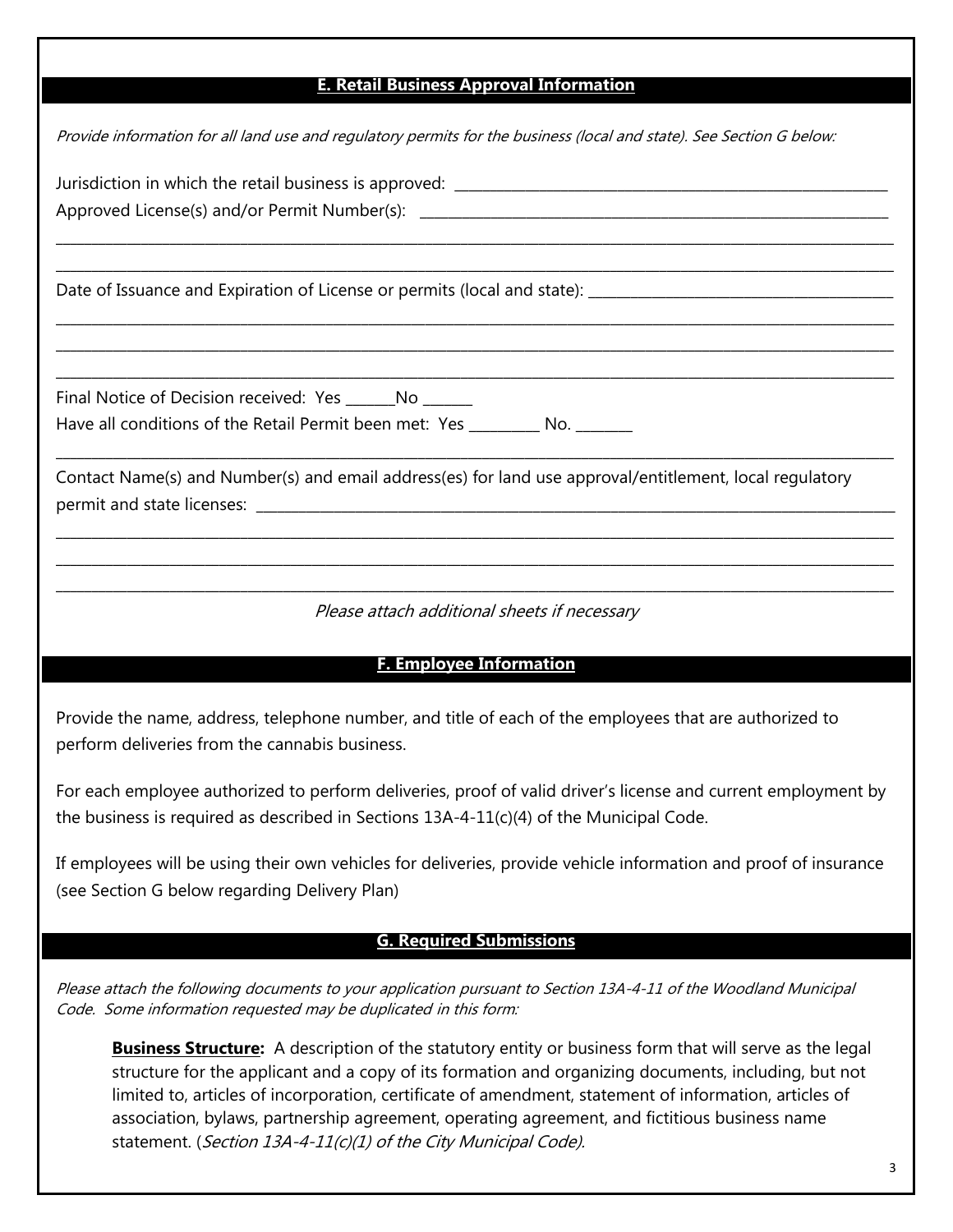## **Business Site:**

**Description:** A general description of the proposed cannabis business site, including street address, parcel number and hours of operation, from which the cannabis delivery service operates. Indicate whether the business intends to sell medical or adult use cannabis.

**Approval Permits:** Provide a copy of valid retail entitlement permit approved by the originating jurisdiction for the proposed retail location, including all conditions and related documents.

## **Business Operations:**

**State Licenses:** Copies of the state license(s) relating to cannabis, as required by state law. If the applicant applies for the Cannabis Delivery permit prior to the state issuing appropriate licenses, the applicant shall specify which state license(s) will be obtained.

## **Tax Compliance:** A copy of the following:

- Applicant's city business registration
- State sales tax seller's permit

**Insurance Certificates:** The applicant's certificate of commercial general liability insurance equal to or more than \$2,000,000 plus \$1,000,000 for each loss, endorsements, and certificates of all other insurance related to the operation of the cannabis business.

#### **Transport Vehicle Information:**

**Delivery Plan:** Provide a description describing how the proposed delivery service will meet all requirements provided in Section 13A-4-11(g)(3) of the City's Municipal Code, as provided in Ordinance 1630. Provide a detailed vehicle security plan outlining the measures that will be taken to ensure the safety of persons and property. Provide the estimated number of deliveries per day in Woodland.

Provide the following information for each company vehicle, and/or any employee vehicle that may be used for deliveries:

#### **Proof or Documentation Showing:**

- Motor carrier permit;
- Proof of ownership or lease for all vehicles and trailers.
- Year, make, model, license plate number, and VIN for all vehicles and trailers;
- Proof of insurance for all vehicles.

#### **H. License Revocation Certification**

Has the applicant or any of it managers been associated with a business that has had its cannabis permit revoked:

|                 | (if yes, please provide the following information) No |  |
|-----------------|-------------------------------------------------------|--|
| City or County: | Date                                                  |  |

**G. Employee Information**

Please attach additional sheets if necessary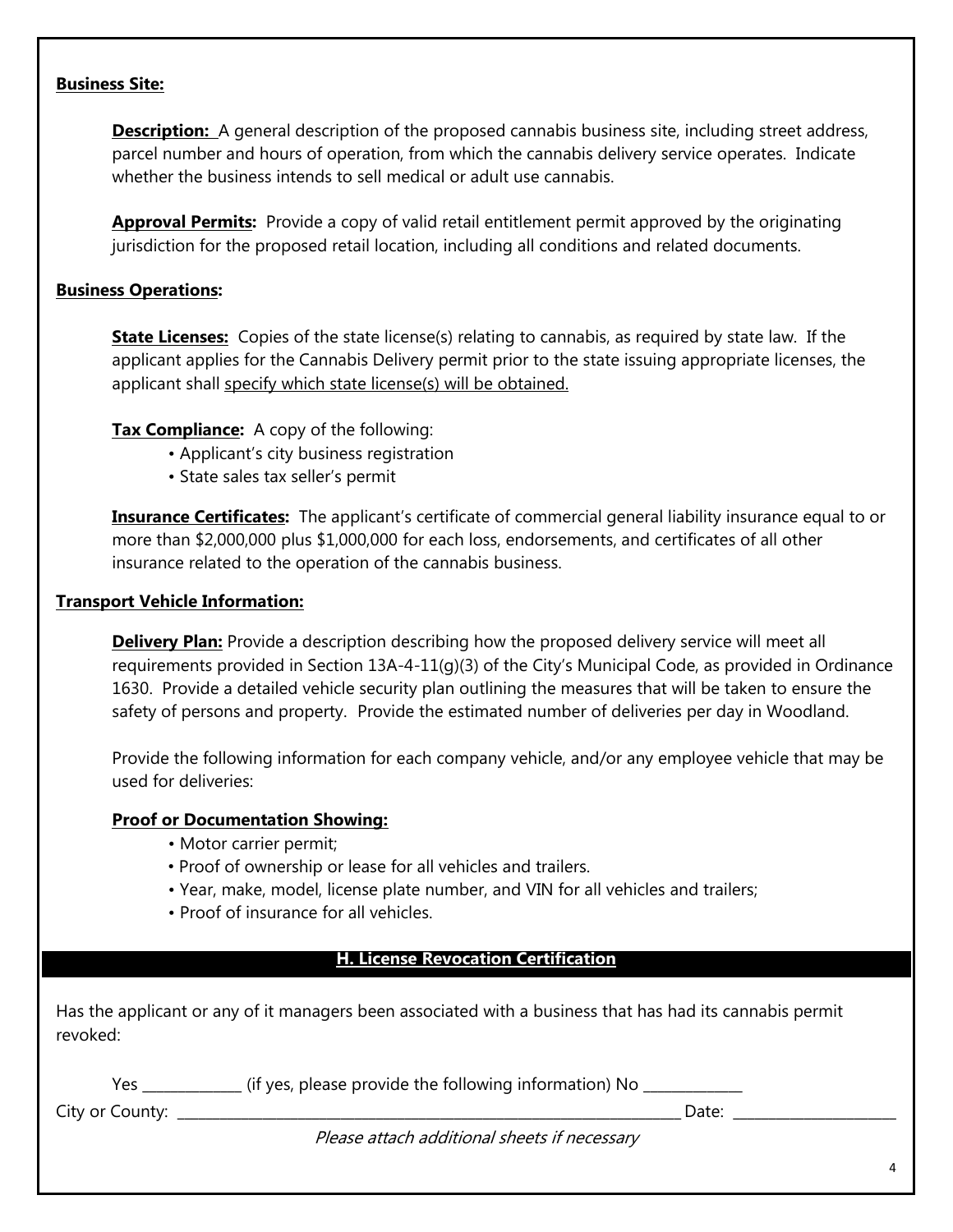# **I. Authorization to City of Woodland to Seek Verification**

I, the applicant, provide authorization and consent for the Community Development Director or his/her designee to seek verification of the information contained on this application

## **J. Indemnification**

# I, the applicant:

A. Release the City of Woodland, its agents, officers, elected officials, and employees from any and all claims, injuries, damages, or liabilities of any kind arising from:

(i) any repeal or amendment of chapter 13A-3-04(a)(9) of the Woodland Municipal Code or any provision of the Zoning Code relating to the cannabis business, and;

(ii) any arrest or prosecution of the applicant or its managers, employees, or members for violation of state or federal laws; and

B. Defends, indemnifies, and holds harmless the city and its agents, officers, elected officials, and employees from and against any and all claims or actions:

(i) brought by adjacent or nearby property owners or any other parties for any damages, injuries, or other liabilities of any kind arising from operations at the cannabis business site; and

(ii) brought by any party for any problems, injuries, damages, or other liabilities of any kind arising out of the distribution of marijuana produced or processed by the cannabis business site.

## **K. Applicant Certification**

I certify under penalty of perjury under the laws of the State of California, that I have personal knowledge of the information contained in this application, and that the information contained herein is true and correct.

Signature: \_\_\_\_\_\_\_\_\_\_\_\_\_\_\_\_\_\_\_\_\_\_\_\_\_\_\_\_\_\_\_\_\_\_\_\_\_\_\_\_\_\_\_\_\_\_\_\_\_\_\_\_ Date: \_\_\_\_\_\_\_\_\_\_\_\_\_\_\_\_\_\_\_\_\_\_\_\_\_\_\_\_\_\_\_\_\_\_\_\_\_\_\_\_\_\_\_\_\_

Print Name: \_\_\_\_\_\_\_\_\_\_\_\_\_\_\_\_\_\_\_\_\_\_\_\_\_\_\_\_\_\_\_\_\_\_\_\_\_\_\_\_\_\_\_\_\_\_\_\_\_\_\_\_\_\_\_\_\_\_\_\_\_\_\_\_\_\_\_\_\_\_\_\_\_\_\_\_\_\_\_\_\_\_\_\_\_\_\_\_\_\_\_\_\_\_\_\_\_\_\_\_\_\_\_\_\_

The information contained in this document is subject to disclosure under the Public Records Act

## **L. Terms of the Cannabis Delivery Permit**

Pursuant to Section 13A-4-11 of the Municipal Code, the applicant agrees to the following terms of the Cannabis Delivery Permit:

- a. A cannabis delivery permit is valid for one year from the date that the permit is issued, unless suspended or revoked sooner. A permittee may apply for a cannabis delivery permit renewal at least thirty days before the expiration of the permit on a form approved by the Community Development Director.
- b. A cannabis delivery permit is only valid for the operator of the cannabis business(es) identified on the cannabis delivery permit for that particular cannabis business.
- c. A cannabis delivery permit means a cannabis business located outside the city that delivers cannabis or